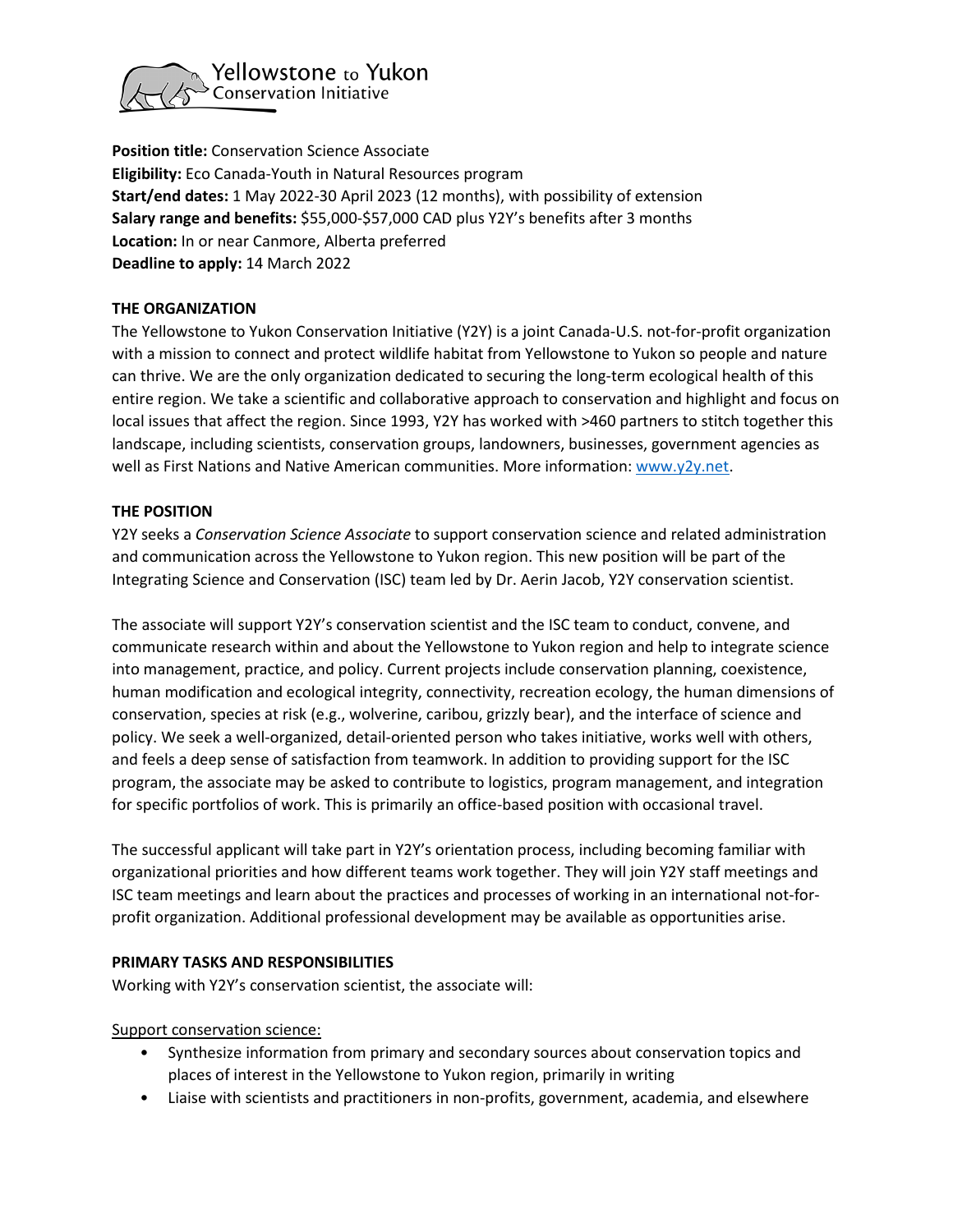

- Assist with cooperatively managing databases (e.g., spatial data, references)
- Conduct occasional, desk-based research projects about the Yellowstone to Yukon region. This could include acquiring, managing, and analysing spatial and/or quantitative data from various sources such as IUCN, Nature Serve, GBIF, conservation data centres, and partners.

#### Administration and communication:

- Provide administrative support to the conservation scientist and ISC team, including scheduling, permits, contracts, licenses, and tracking project plans, funding, and milestones
- Assist with writing and/or editing, including briefing materials, funding proposals, and reports
- Assist with internal and external communication about Y2Y and conservation science

#### Other:

• Assist with other tasks to support Y2Y's conservation scientist and the ISC program

#### **ESSENTIAL QUALIFICATIONS**

- At least three years of experience<sup>[1](#page-1-0)</sup> in conservation research, practice, and/or policy, ideally about large landscapes and terrestrial wildlife in western North America
- Excellent organizational and time and project management skills, e.g., plan and prioritize competing demands, maintain high degree of accuracy, pay attention to details
- Experience efficiently evaluating, synthesizing, and summarizing scientific information about multiple topics from a variety of sources, primarily in writing
- Experience working independently and in teams (in-person or remote)
- Excellent communication, interpersonal, and problem-solving skills
- Strong computer skills

### **ADDITIONAL QUALIFICATIONS**

These skills are not requirements for the position but would be an asset:

- Undergraduate or graduate degree in wildlife biology, ecology, geography, or a related field
- Experience providing administrative support for team leader and/or with project coordination
- Interest in and effective communication with non-specialist audiences (particularly in writing but also via public speaking, graphic design, data visualization, or other means)
- Experience with GIS, R, and/or Python

### **TERMS OF EMPLOYMENT**

This job is funded via Eco Canada's Youth in Natural Resources program, stipulating that interns must:

- Be 30 years of age or younger (i.e., not 31 years old) at the start of employment;
- Be unemployed, under employed, or a university student/recent graduate;
- Be a Canadian citizen, permanent resident, or person on whom refugee protection has been conferred under the Immigration and Refugee Protection Act; and,
- Have a valid Social Insurance Number and be legally entitled to work in Canada.

<span id="page-1-0"></span><sup>&</sup>lt;sup>1</sup> Experience can include combination of training + work (e.g., two years Master's + one year work)